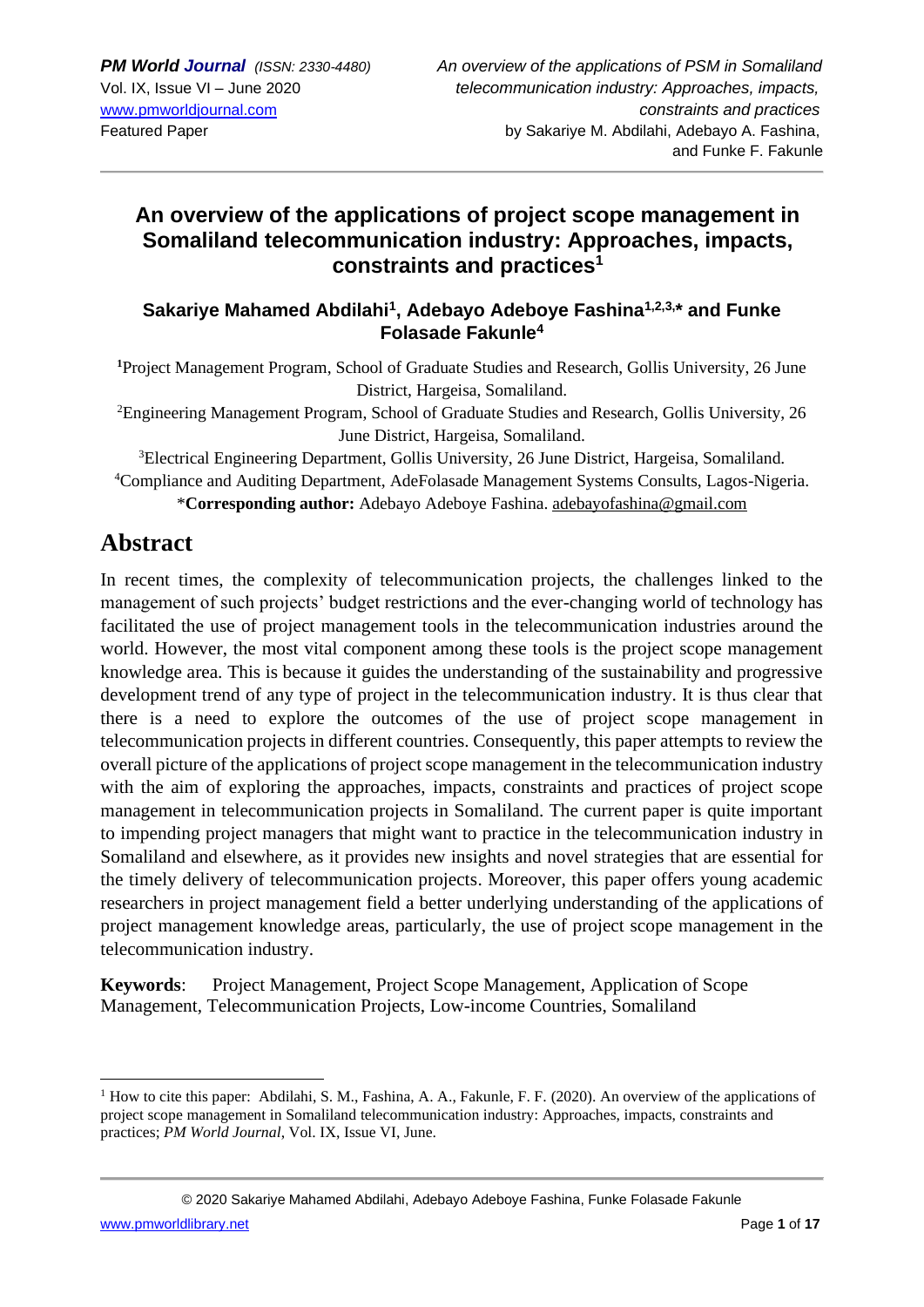# **1. Introduction**

According to the Project Management Institute, a project can be defined as a temporary activity undertaken to create a unique product, service or result (Project Management I., 2014). In fact, the temporary nature of projects shows that they need to have a precise beginning and a proposed end date for completion (Botter, 1982; Fakunle & Fashina, 2020). The end date of such a project is said to be reached once the project's objectives are achieved or in a case where the project is terminated as a result of the objectives not been accomplished or when the actual need for such project is no longer in existence (Botter, 1982; Parker, 1993). From another perception, a project is seen to possess some characteristics, that include uniqueness, timescale, budget, limited resources, risks due to uncertainty, and beneficial change of the organizations involved (Atkinson, Crawford, & Ward, 2006; Fashina, Fakunle, & Opiti, 2020).

Basically, a project consists of a group of interconnected work activities that are limited by the scope of the project, accessible budget assigned for such project and the project timeline within which the project is anticipated to be delivered (Atkinson et al., 2006). These projects could vary in size, cost, timeline etc. For instance, some projects take a few days to be completed while others could take years to be completed. Also, a project may have a client/owner, a sponsor or a donor that pays for the project (Fashina et al., 2020; Haughey, 2012). Since all projects are unique, it is quite tough to define the objectives a project, accurately estimate its cost, or ascertain its timeline (Atkinson, 1999). This is why different industries adopt project management and its knowledge areas to apply knowledge, skills, instruments and techniques required to carry out project activities in order to meet the set requirements of any project (Abdilahi, Fakunle, & Fashina, 2020; Fakunle & Fashina, 2020). This is usually achieved via the application of analytically grouped procedures and processes, identification of requirements, needs, concerns, or customer potentials, and through harmonizing opposing project constraints, limitations and project boundaries to reach the project objectives (de Wit, 1988; Mir & Pinnington, 2014).

Simply put, project management supplies tools to restrict the scope of the project and any changes to the project (Khan, 2006; Nath & Momin, 2014). It defines and maintains communication links across organizational and occupational boundaries. It also anticipates risks, and uncertainties, and measures progress and quality of work delivered within expected duration and project constraint (Phillips, Brantley, & Phillips, 2011; Sheikh, Fakunle, & Fashina, 2020). In addition, project management deals with the execution of tracking progress that include the development of workable schedule, financial report model for the project, tracking of efforts against plan, cost management against budget, progress reporting, etc. (Nath & Momin, 2014). It further involves clearly defined scopes, input and output with activities ordered in priority of time and space (Fashina, Abdilahi, Fakunle, & Ahmed, 2020; Khan, 2006). These are the reasons why project management is very important for a more efficient and effective implementation of telecommunication projects, and service delivery process that reduces the risks of cost overruns, schedule decrements, quality enhancement and increases the likelihoods of project success (Munns & Bjeirmi, 1996; Too & Weaver, 2014).

However, among the ten project management knowledge areas, project scope management is believed to be the most significant, particularly, in the telecommunication industry where it plays

© 2020 Sakariye Mahamed Abdilahi, Adebayo Adeboye Fashina, Funke Folasade Fakunle

[www.pmworldlibrary.net](http://www.pmworldlibrary.net/) **Page 2** of 17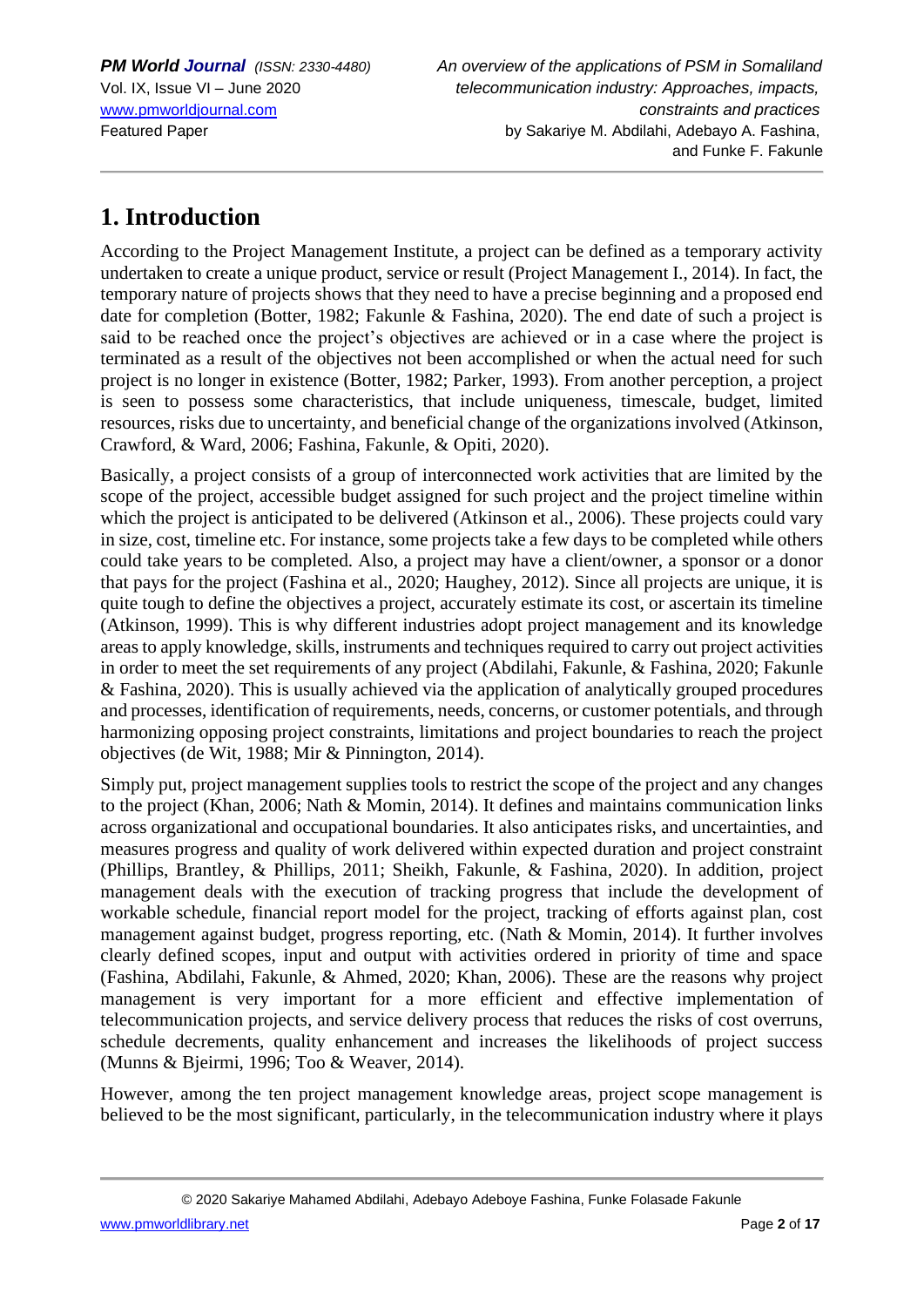a central role in the implementation of projects (Dekkers & Forselius, 2007). This is because it consists of indispensable practices that allow the effective execution of only work activities that are required to attain the targeted product, service or outcome (Nath & Momin, 2014). In addition, unlike the other industries the uniqueness of telecommunication projects comes from the fact that they do not have the history of unit cost models (Dekkers & Forselius, 2007; Omar, Fashina, & Fakunle, 2020). As such, telecommunication industries across the globe are now increasing their project success rates by exploring scope management procedures and processes to manage such projects (Abdilahi et al., 2020). This has facilitated the much-required transformation in many telecommunication companies in recent years as the planning and distribution of project resources are executed based on the project scope (Dekkers & Forselius, 2007; Fashina, Abdilahi, & Fakunle, 2020). Moreover, accomplishing the accurate outcomes is the main test of the real performance in project management; and this is noticed through implementing the scope. It is therefore clear, that there is a need to continually apply project scope management to support and manage telecommunication projects from the initial to the final phase, particularly, in low-income countries like Somaliland. Moreover, paying attention to this would ensure that companies in the telecommunication industry improve their return on investment while sustaining market share.

Within this context, this paper presents an overview of the applications of project scope management in the telecommunication industry with a focus on telecommunication projects in Somaliland. The approaches, impacts, constraints and practices of project scope management in the industry are also explored with the aim of providing an improved understanding on the status quo of Somaliland telecommunication sector. This paper thus bridges the knowledge gaps between concept and practice regarding the Somaliland telecommunication industry. Moreover, this paper offers evidence-based insights that could guide policy-makers and decision-makers across the global telecommunication industry in the formulation of innovative strategies essential for the application of project scope management and other project management knowledge areas in impending telecommunication projects.

The first section of this paper presents the background introduction to project management and project scope management. The second section explored the roles, significance and constraints of project scope management in projects. Besides, the major projects that are carried out in the Somaliland telecommunication industry projects are explored in the third section before elucidating on the links between project scope management and the implementation in telecommunication projects in Somaliland in the fourth section. The last part of this paper presents the concluding remarks.

# **2. Theory**

# **2.1 Roles, significance and constraints of project scope management**

#### **2.1.1 The Roles of Scope Management in a Project**

It is vital to a project's success that major stakeholders are identified during the development of the project scope and are involved in the project scope definition (Bingham & Gibson, 2017; Dumont, Gibson, & Fish, 1997). The scope statement offers justification for the project existence, lists the advanced deliverables, and measures the project objectives (Bingham & Gibson, 2017).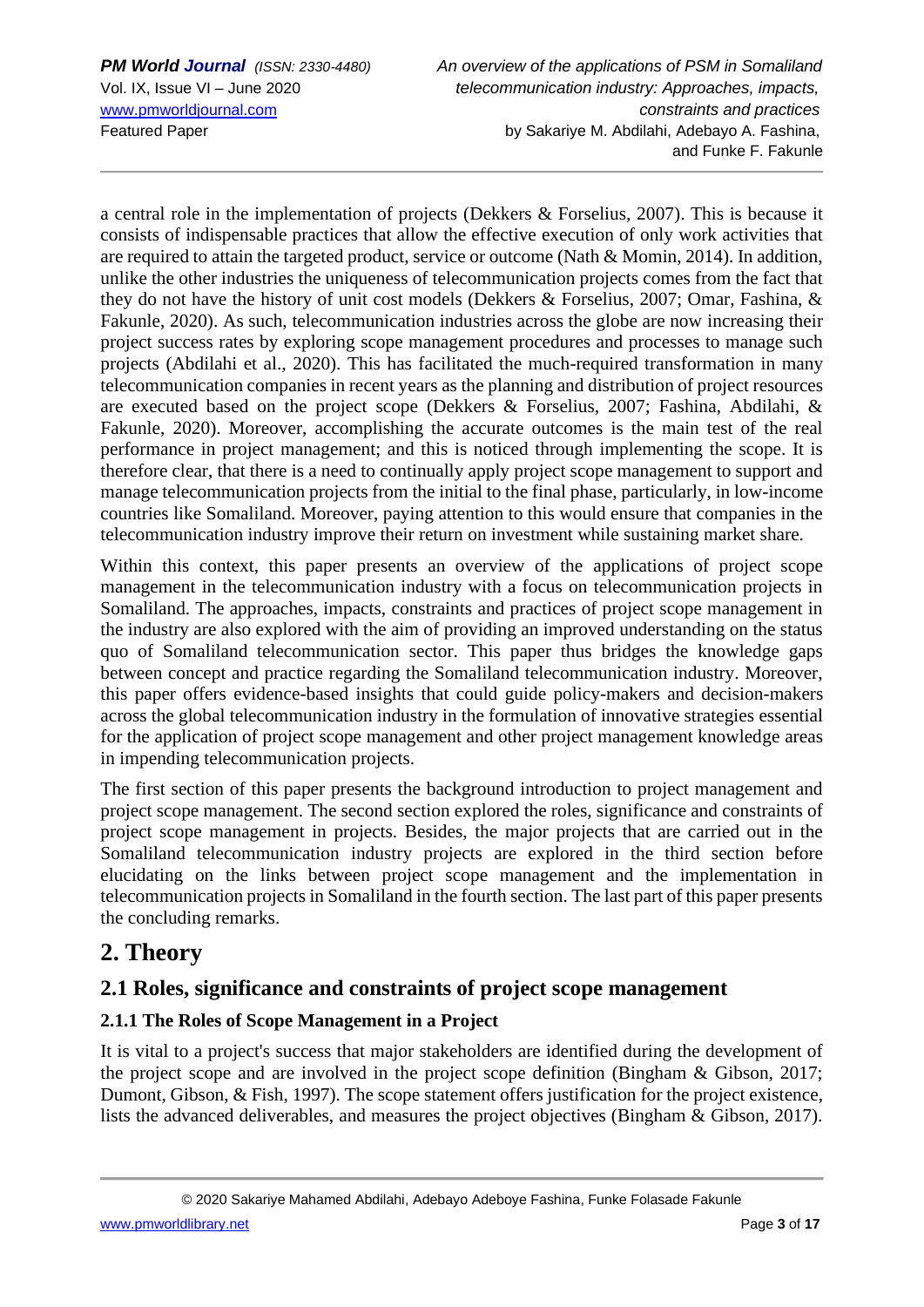Managing project scope is largely concerned with defining and controlling what is and is not included in the project. According to Dekkers and Forselius (2007), scope management plays a fundamental role in an information technology project like in the telecommunication industry. The authors further established that scope management has strong relations to several of the knowledge areas, of which they identify time, cost, quality, and risk management (Atkinson, 1999; Dekkers & Forselius, 2007). They believe that scope management is more important than any other of the individual areas and processes in projects. In an effort to support this argument, the authors presented information that explained why 60-99 percent of all defects latent in production software could be attributed back to the requirements phase (Atkinson, 1999; Dekkers & Forselius, 2007). To buttress on the point by (Atkinson, 1999; Dekkers & Forselius, 2007), Taylor (2000) identified in his work that the major reasons why a project fail can be attributed to requirement definition, change management and scope management.

#### **2.1.2 Significance of project scope management**

Scope management ensures that a project's scope is accurately defined and mapped, and enables project managers to allocate the proper labor and costs necessary to complete the project. Project scope management is about planning and controlling (Dumont et al., 1997). Managing the expectations of clients and stakeholders can be one of the most difficult tasks a project manager can be faced with. Basically, a distinct scope helps all parties involved in a project to stay on the same page throughout the lifecycle of the project (Fashina et al., 2020). Thus, effective scope management can ensure that some of these issues are avoided by clearly defining and communicating the scope to all parties involved in the project. Project scope can help differentiate between what is and what is not involved in a project and controls what is allowed or removed as it is implemented (Bingham & Gibson, 2017; Cho & Gibson, 2001; Dumont et al., 1997). Scope management also creates control factors, that can be utilized when addressing elements that are the consequences of changes during the lifecycle of the project. Project scope is therefore critical, and without it, project managers would have no clue of what time, cost or labor involved in a project. Moreover, scope management serves as the basis for every decision a project manager will make on a job and when it is required to be changed (Bingham & Gibson, 2017; Cho & Gibson, 2001; Dumont et al., 1997).

#### **2.1.3 Constraints of project scope management**

Project constraints are anything that can either limit the actions of project team or commands their actions (Atkinson et al., 2006). The project triple constraints are mainly scope, time and cost while the enhanced constraints include time, cost, risk, scope, quality, resources, and customer satisfaction (Khan, 2006). The triple constraints work collectively with each other, meaning that a change in one directly affects the other two. Time constraint is typically offered in the form of obligatory deadline within which the project is expected to be finished (Atkinson et al., 2006; Khan, 2006). This is enforced by the senior management.

Furthermore, budget or cost constraint restricts the project's capability to use funds on the project. It thus has the potential of limiting the project scope. It is the scope elements that define the deliverables and the boundaries within which the project will be executed (Atkinson et al., 2006). For quality constraints, restrictions are determined by the specifications of the products or services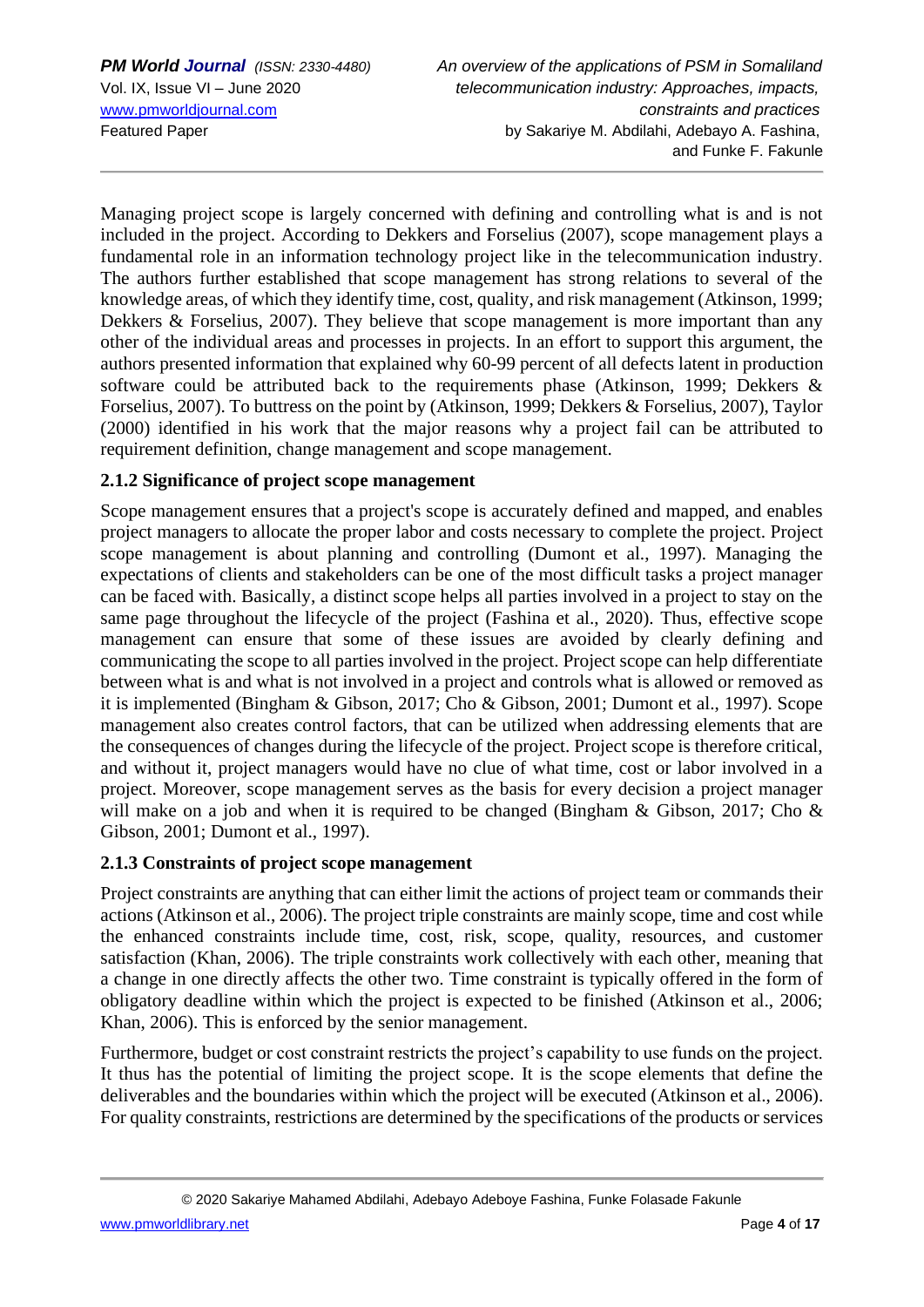and also the anticipated standards that are essential. Resource constraint deals with availability of internal and external resources for project implementation in terms of needed skills, quantity, experience and so on (Atkinson et al., 2006; Khan, 2006).

# **3. Major telecommunications projects in Somaliland**

The three telecommunication giants that operate in Somaliland are Telesom, Somtel and Somcable. They all offer services such as internet, voice, mobile money banking and mobile money transfer. Somcable is the leading Internet Service Provider (ISPs) in Somaliland in term of the fastest internet service and this is traceable to the fact that it is the only company using fiber optic technology in Somaliland. In spite of this great feat, Telesom and Somtel is still the preferred network when it comes to internet services since they have more coverage in the country and they seem to be more reliable. Telesom is regarded as the backbone of Somaliland voice communication due to the network coverage across every region in Somaliland (Kilcullen, 2019). In addition to this, Telesom dominates the mobile money banking market in Somaliland with her ZAAD project that is seen as the most efficient and effective way to send and receive money within Somaliland. Somtel on the other hand has the biggest mobile money transfer market when it comes to sending and receiving money from outside the country (Kilcullen, 2019; Mas & Radcliffe, 2011; Munford, 2012). They offer services in more than forty countries via Dahabshil banking system, exchange system, and the electronic money system called the E-dahab. Both the ZAAD and E-dahab system are designed to aid mobile money transfer internally and externally, and allows operations in both US Dollars and Somaliland Shillings (Kilcullen, 2019; Mas & Radcliffe, 2011; Munford, 2012).

The availability of all these services are as a result of the various projects that are carried out in the telecommunication industry in Somaliland. These include the design, installation and configuration of a communication networks to support certain services and customers; the development of telecommunication network technology and architecture: circuit switch and packet switch; the constructing of data center and base station facility; development of a new feature, product or service according to clients' needs; planning, installation and expansion of fiber optic technology; the development of high-speed internet technology: 3G and 4G and; some other notable projects.

## **3.1 Design, installation and configuration of communication network to support certain services**

The most common projects in the telecommunication industry in Somaliland is the designing, installation, and configuration of communication networks to suit customer's need. Enterprise internetwork topology are produced, according to enterprise procedures, after considering some factors that include technical necessities, physical and financial limitations and expansion forecasts etc. The installation of network hardware to network topology design is carried out according to the telecommunication enterprise procedures. To achieve this, the network addressing scheme for network connectivity is determined and verified using the required calculations. Following this, the routers and switches are configured to perform logical connection of the internetwork before conducting the connectivity and performance tests in order to verify

[www.pmworldlibrary.net](http://www.pmworldlibrary.net/) Page **5** of **17**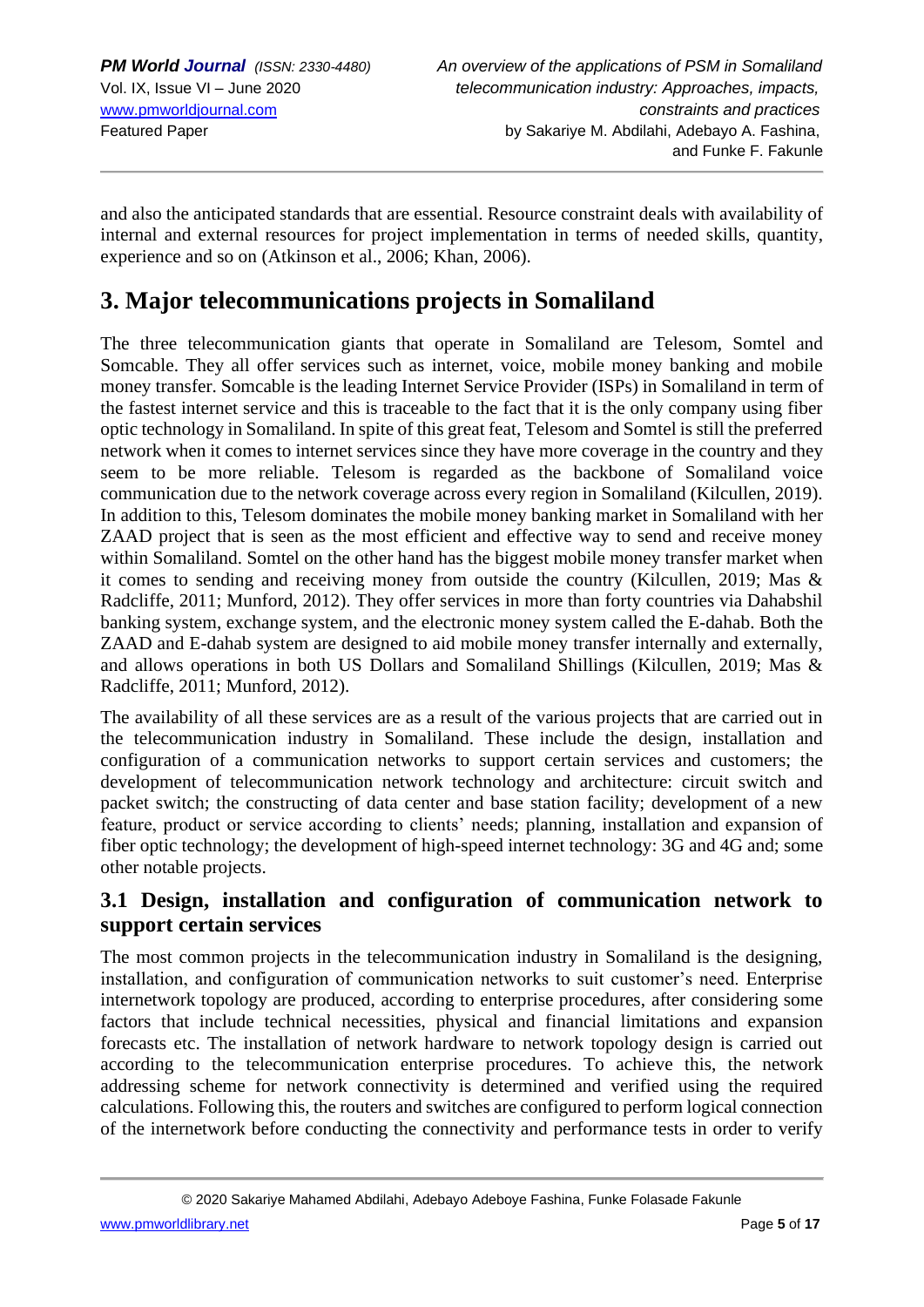that the network installation meets design specifications. If the process fails, a troubleshooting of the internetwork and internet connectivity is required, according to manufacturer's specifications and enterprise procedures. The enterprise procedure is quite significant to Somaliland telecommunication companies because they annually introduce new products, internet bandwidth and Wi-Fi bundles services (Munford, 2012; Ojiako, Greenwood, & Johansen, 2005). All these procedures are however guided by the scope of the project.

### **3.2 Development of telecommunication network technology and architecture: circuit switch and packet switch**

The development of telecommunication network technology and architecture is the second kind of project carried out in Somaliland telecommunication industry. This project type requires the services of professional since precision is of utmost priority and as such the project scope needs to be well defined and managed appropriately (Gutierrez & Berg, 2000). Circuit switch was the first switching techniques used in communication network in Somaliland. Telesom was the first company that released the switch circuit and there are some regions in Somaliland where this technology is still being used. Circuit switching was particularly designed for voice communication but it is less suitable for data transmission. So, there was a need for an improved solution for data transmission and this brought about the evolution of packet switching (Ojiako et al., 2005). Telesom, Somtel and Somcable all use packet switching to handle their telecommunications network, electronic system of links and switches etc.

### **3.3 Construction and maintenance of data center and base station facility**

The construction of data center and base station facilities is one of the projects that is carried out in the Somaliland telecommunication industry with the tasks to follow the required international construction/building codes and regulations (Fakunle, Opiti, Sheikh, & Fashina, 2020). Unlike other projects that is not often carried out, its maintenance is on a regular basis. This is because data centers/base stations for instance contain a large number of clustered servers and related equipment that run for 24 hours. Furthermore, since data centers rarely met the operational and capacity requirements of their initial designs, the application of scope management is often required. In addition, to meet up with the principal goals of a data center design flexibility and scalability, telecommunication companies apply project scope management in identifying the required site location, building selection, floor and ceiling layout, data network system design/layout, electrical system design, mechanical design and modularity.

# **3.4 Development of a new feature, product or service according to clients' need**

The development of new features, products or services is one of the projects that is carried out in the telecommunication industry in Somaliland. This is done according to clients' need and could be on a daily, weekly, monthly, quarterly or yearly basis. For instance, Telesom charges its customers for internet bundle according to the need of the customer. As at March 2020, some of these charges include \$0.5 per week for 1 GB, \$1 per week for 2 GB, for family bundles it's 4.4 GB monthly for \$25, student bundle is \$15 monthly for 2.7 GB and there is also VIP bundle with 100 GB data at \$ 20 per month. As for Somcable Company, the internet bundle ranges from \$15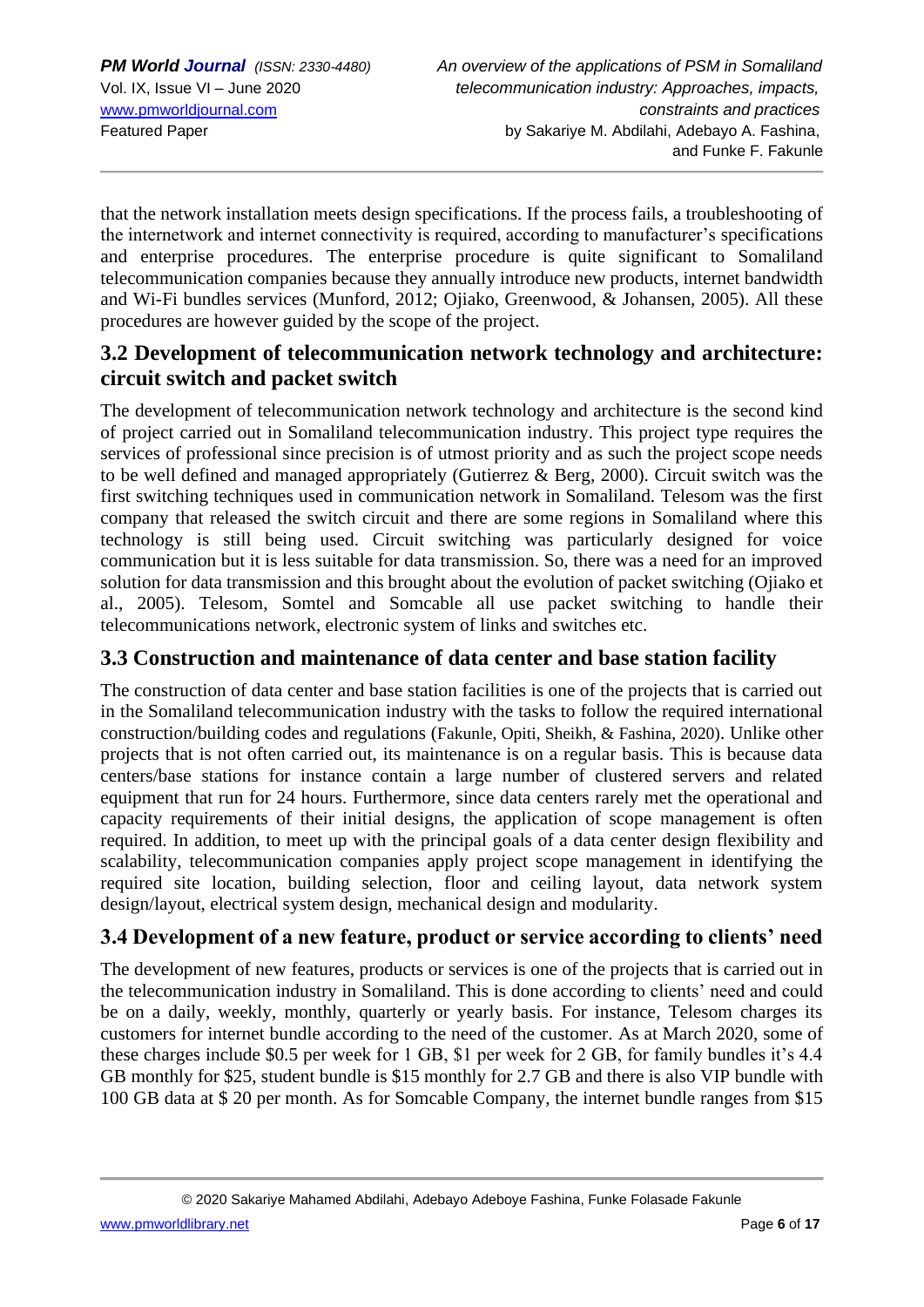per month for unlimited internet usage. Somtel offers the fastest 4G+ network, with speeds up to 10 GB (for download & Upload).

### **3.5 Planning, implementation and expansion of fiber optic technology**

The fiber optic technology project started in the capital, Hargeisa, and expansions are ongoing in other regions of the country (Kilcullen, 2019; Munford, 2012). The first and only telecommunication company that utilizes fiber optic technology in Somaliland is Somcable Company. Somcable connects businesses and homes in Somaliland with up to 8 Gbps capacity through fiber through the air (FTTA) access and fiber to the home (FTTH) (Kilcullen, 2019; Munford, 2012). The other telecommunication companies are currently not allowed to use the fiber optic technology due to the fact that the Somaliland parliament voted Somcable Company as the sole telecommunication firm that is allowed to provide internet services using fiber optic technology after obtaining the rights to bring in the technology to Somaliland. As at December, 2019, the terrestrial fiber optic cable infrastructure/technology has covered a total distance of 1200 km in mostly Hargeisa and Berbera. However, efforts are being made to extend this technology to all Somaliland regions (Kilcullen, 2019; Munford, 2012).

## **3.6 Development of high-speed internet technology: 2G, 3G AND 4G**

Another major telecommunication project that is common in Somaliland is the development of high-speed internet technology. Telesom Company was the first company to introduce secondgeneration (2G) mobile network service and by July 2011, Somaliland saw a transit from the regular/analogy 2G technology to the third-generation (3G) technology that significantly improved the wireless communication quality and provide faster internet access to subscribers using web-enabled phones and laptops (Kilcullen, 2019). Somaliland moved a step further in this regard when Somtel introduce the fourth-generation 4G lite technology with improved voice and data communication. Since 2015, all operators now have allocations in the 800MHz, 1800MHz and 2600MHz bands; this provides a strong foundation to proffer nationwide 4G (Kilcullen, 2019; Munford, 2012). In the coming years, the three telecommunication giants in Somaliland are working towards introducing the fifth-generation (5G) mobile network service. A lot of promotions and publicities are ongoing in this regard.

## **3.7 Other telecommunication projects**

The other notable telecommunication projects that are carried out in Somaliland include design, installation and configuration of robust network security system, the design, installation and configuration of Domain Name Server (DNS), and the design, installation and configuration of Radius Server (RS).

# **4. Project scope management and its implementation in telecommunication projects in Somaliland**

Scope management proffers the foundation upon which all project work in the telecommunication industry is built and it is, thus, the ultimate of predevelopment planning (Pinto & Slevin, 1988). This is the reason why implementing project scope management in the telecommunication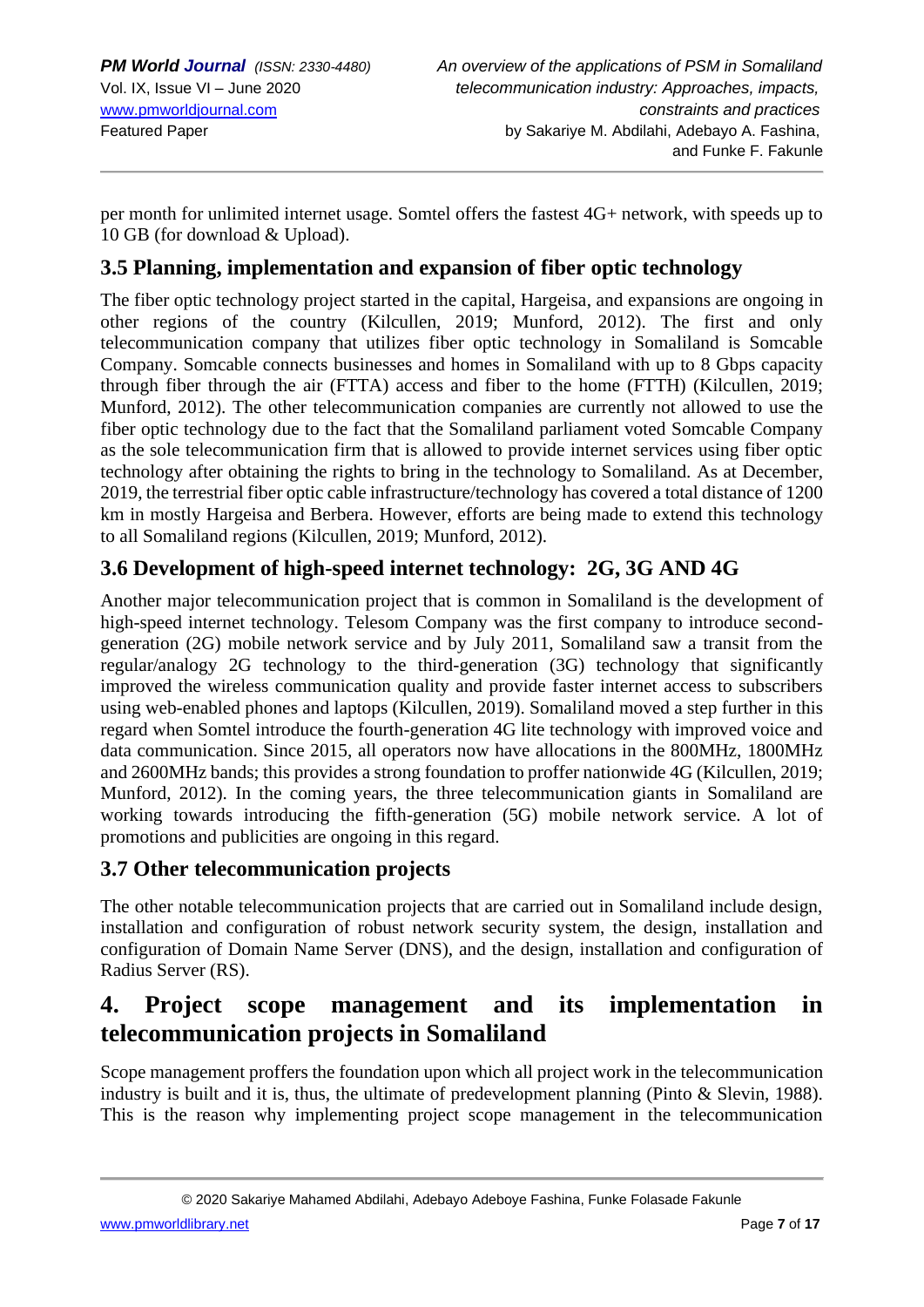industry in Somaliland has experienced an increasing attention. Using project scope management in the telecommunication industry is therefore significant as it helps to practically manage telecommunication projects in a way that allows the expected outcomes or objective of such project to be easily achieved (Pinto & Slevin, 1988; Singh, 2017). However, some companies in the industry are faced with a number of problems in the course of implementing these projects and sometimes with the challenge of safeguarding the measures and practices that ease success (Singh, 2017). Within this context, project management teams are now making efforts to find and apply the appropriate project management measures, practices, standards, structures and procedures that can facilitate success in the telecommunication projects (Nath & Momin, 2014; Nicholas, 2017). Nonetheless, since generating a satisfactory project scope and diminishing scope changes during the project can be quite challenging, it is vital that at the completion of any telecommunication project should measure the scope against the planned necessities.

### **4.1 Scope management practices employed in projects among telecommunication companies**

In the early stage of development in telecommunication industry, scope management practices are been ignored due a number of reasons that include the pressure to meet up with project deadline, the need to maximize profit and pay off loans or credit facilities etc. (Fashina et al., 2020; Ogunberu et al., 2018). Not until recently that the industry saw the need to incorporate scope management into most of its project. The project scope management practices in telecommunication involves planning, creation of work breakdown structure and verification and control of project scope (Abdilahi, Fakunle, & Fashina, 2020; Ogunberu et al., 2018). As a result of this, the industry is able to apply project scope management when, installing, designing and configuration new networks in order to increase customer satisfaction. Other projects where telecommunication companies in Somaliland implement scope management include the development of 3G and 4G technology, and the development and expansion of fiber optic network (Abdilahi et al., 2020).

## **4.2 Factors influencing the choice of project scope management practices among telecommunication companies in Somaliland.**

The significant factor that influences the choice of project scope management practices employed in the telecommunication organizations are scope initiation, scope planning, scope definition and scope verification (Abdilahi et al., 2020). The scope planning and verification are mostly perceived as the most influential among the four factors (Abdilahi et al., 2020). There is also consensus among many researchers that it is essential to make a scope plan that explains how the scope of the project will be defined and managed throughout the project lifecycle (Abdilahi et al., 2020; Phillips et al., 2011). This task is normally achieved by a collaborative effort of the project manager, the project owner, nominated team members, designated stakeholders and those responsible for any scope management practices in the telecommunication (Fashina et al., 2020).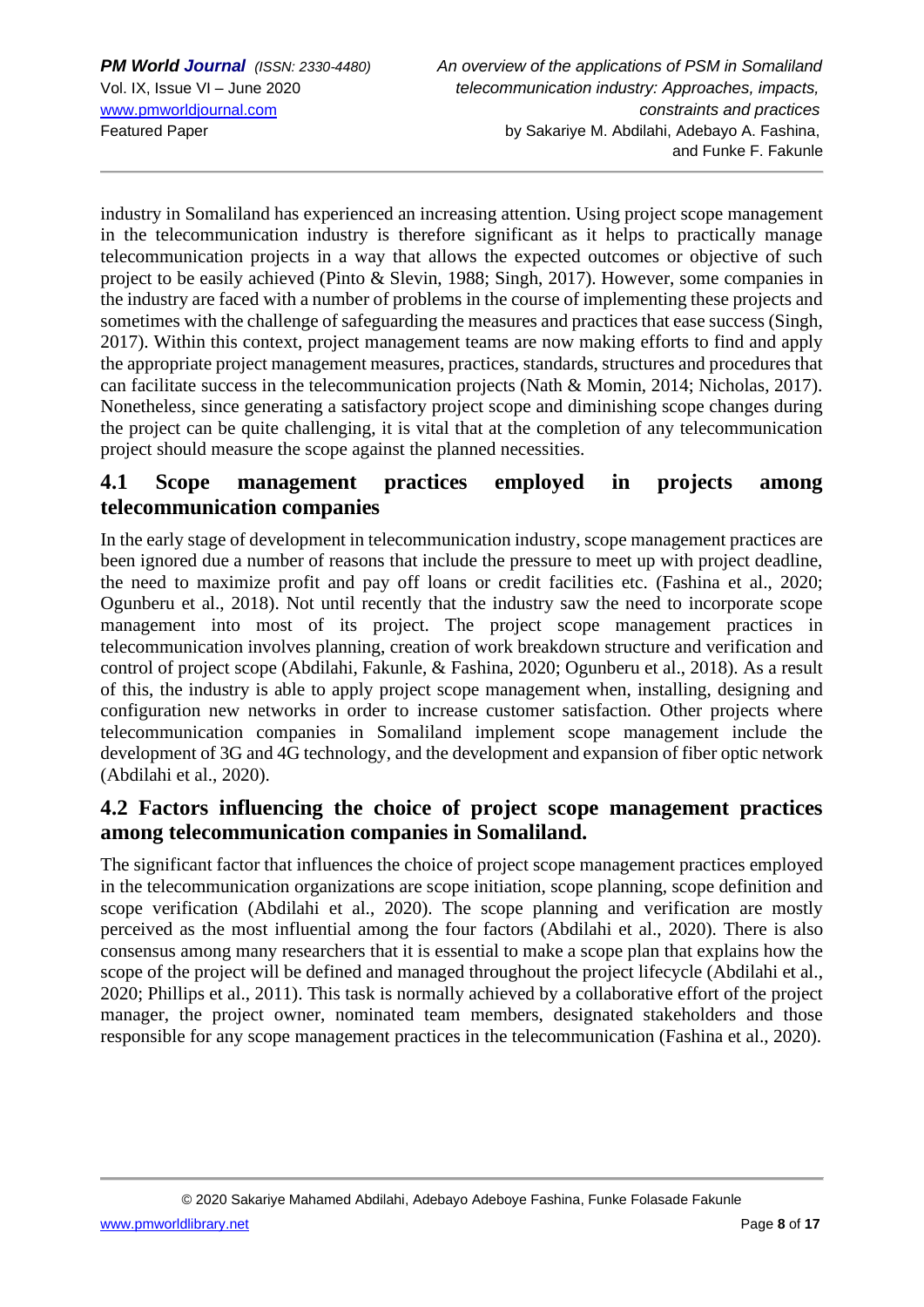## **4.3 The Importance of project scope management in telecommunication projects in Somaliland**

The proper use of project scope management is rapidly becoming a requirement among telecommunications companies in Somaliland, following the enormous contribution of the industry to the economic development of the nation (Abdilahi et al., 2020). In several cases in telecommunication projects, scope management is seen as an important success factor when it is well-defined and efficiently managed or a reason for failure when it is not well defined (Abdilahi et al., 2020; Fashina et al., 2020). Since size is therefore, one dimension of project scope that affect the success of a project, project scope management is one way that can help balance the project scope in telecommunication projects (Abdilahi et al., 2020). This is because if the project scope becomes too large, the telecommunication company will be overwhelmed which will in turn lead to project failure. On the other hands, should the scope be too narrow, the subsequent system will not fit the anticipated outcome (Fashina et al., 2020).

### **4.4 Managing project scope successfully in telecommunication projects in Somaliland**

Managing the scope of a project is vital to the success of any project in the telecommunication industry (Abdilahi et al., 2020). When not properly controlled during the course of such project, a number of issues are likely to arise such as the project not meeting up with the timeline or exceeding the budget (Fashina et al., 2020). Furthermore, successfully managing the scope of a telecommunication project helps create and uphold the scope statement. To achieve this, a smooth and feasible work breakdown structure (WBS) needs to be created (Abdilahi et al., 2020). The WBS splits project deliverables into progressively smaller and more realistic mechanism that are called work packages at the operational/lower level (Kent Crawford, 2006). This bears the modification of the schedule, cost, monitoring and controlling of the whole venture.

#### **4.4.1 Improving project success with better scope management in telecommunication projects in Somaliland**

Typically, incomplete or poor scope leads to schedule blunders and sometimes cost overrun. However, a better or improved scope management practices can help avoid this, since scope is required to be complete and accurate, and the scope document is required to be shared with all stakeholders (Abdilahi et al., 2020). This is because a scope that is not well incorporated in the telecommunication project lifecycle can leads to misunderstanding of the project design and necessities (Abdilahi et al., 2020). A steady WBS however, can be helpful in this regard if more attention is given to the deliverables rather than the accompanying tasks in telecommunication projects. The WBS is not to be utilized as a checklist of all the things that is needed to finish such projects but can focus on its original intent, which is basically to help establish and describe the overall project scope (Abdilahi et al., 2020).

#### **4.4.2 Problems with project scope management in telecommunication projects in Somaliland**

Generally, the problem with project scope in telecommunication projects may arise from a number of factors (Fashina et al., 2020; Ogunberu et al., 2016). First, ambiguity in scope mostly leads to misunderstanding and redundant work in telecommunication projects. This is sometimes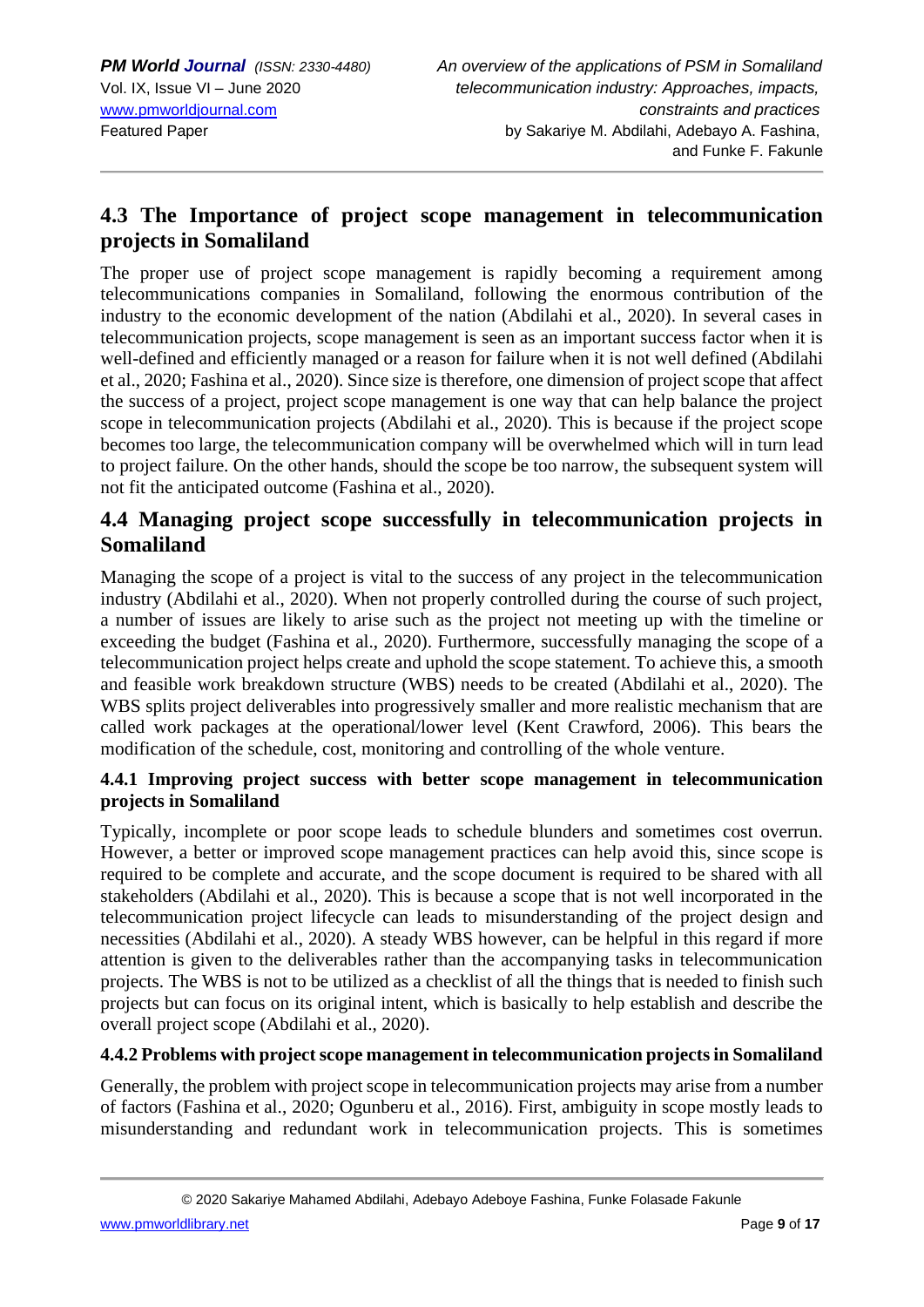experienced during the installation or expansion of fiber optic technology. Another problem associated with scope management in Somaliland telecommunication projects is the incompleteness and inaccuracy of project scope (Fashina et al., 2020). This often causes unnecessary schedule mistakes and cost overrun in telecommunication projects. The third challenge that can be related to scope management is having a transient project scope. This is the root cause of lateness in project deliveries and sometime an unending project (Young, 2007). Lastly, when a project scope is not collaborated, it is seen as a great issue in telecommunication projects because it often leads to misinterpretation of the project requirements and design (Fashina et al., 2020; Ogunberu et al., 2016). The next subsection however discusses the potential ways these challenges can be subdued.

#### **4.4.3 Overcoming project scope issues in telecommunication projects in Somaliland**

The protection against all the project scope issues in telecommunication projects in Somaliland is to clearly and precisely define the project's scope at the initial stage of the project (Abdilahi et al., 2020). Once this is achieved, the scope will have to be validated, with all key stakeholders agreeing on the scope before forging ahead with it. Ideally, overcoming project issues particularly in the telecommunication projects requires the use of some useful tools and techniques that can be utilize to capture the project scope (Fashina et al., 2020; Ogunberu et al., 2016). These includes the defining of the project need, identifying key stakeholders and project driver, developing operational concepts and identifying external interfaces (Fashina et al., 2020; Ogunberu et al., 2016).

#### **4.5 Project success in the telecommunication sector in Somaliland**

In recent years, there have been an increasing implementation and development of information and communication technology projects in Somaliland particularly, in the telecommunication sector (Abdilahi et al., 2020). Yet, quite a number of these projects have recorded high failure rates, perhaps, as a result of poor project scope, design and management (Fashina et al., 2020). This is why the telecommunication industry and their project managers/teams are exploring ways, processes and methods involved in managing projects in order to improve upon their success rates (Fashina et al., 2020; Ogunberu et al., 2016).

Generally, project success or failure in the telecommunication industry can be traceable to a number of factors that include constituent alignment, proactive risk management, performance measurement, project scope definition and management, critical project communication and methodology usage (Abdilahi et al., 2020). Among these factors, scope definition and management are possibly the most significant because if the scope definition is unclear and there is no rigorous scope management, then a classic situation of project failure is ahead, waiting to be experienced (Fashina et al., 2020; Ogunberu et al., 2016). Nevertheless, achieving project success among telecommunication companies implies attaining the required long-term goals and objective (Abdilahi et al., 2020). This is why it must be clear and generally understood by all the project stakeholders, team members, and executives. On the other hand, few of the identified factors that have limited the project success rate among telecommunication companies include the inability to properly link business value to technical functionality at the requirement gathering stage,

© 2020 Sakariye Mahamed Abdilahi, Adebayo Adeboye Fashina, Funke Folasade Fakunle

[www.pmworldlibrary.net](http://www.pmworldlibrary.net/) Page **10** of **17**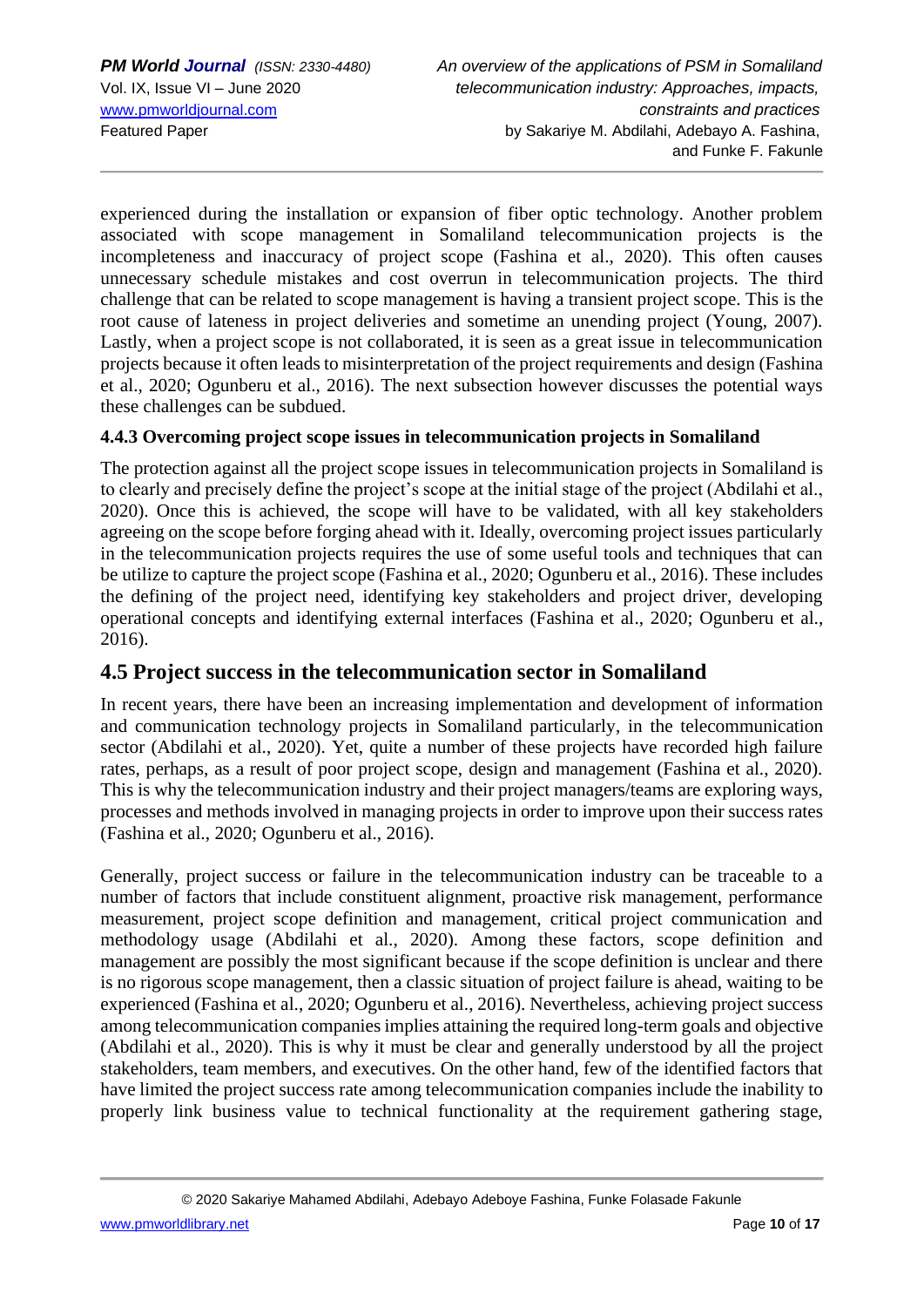unresolved technical uncertainties, and inadequate customer needs assessment (Fashina et al., 2020; Ogunberu et al., 2016).

# **5. Conclusions**

In an effort to provide an improved understanding on the applications of project scope management in global telecommunication industry, the use, impacts, limitations and current practices of project scope management in telecommunication projects have been explored in this paper. The three telecommunication giants operational in Somaliland proffer services such as internet, voice, mobile money banking and mobile money transfer. However, the accessibility and efficiency of these services are linked with the success of various projects that are carried out in the Somaliland telecommunication industry.

These projects include: the design, installation and configuration of a communication networks to support certain services and customers; the development of telecommunication network technology and architecture: circuit switch and packet switch; the constructing of data center and base station facility; development of a new feature, product or service according to clients' needs; planning, installation and expansion of fiber optic technology; the development of high-speed internet technology: 2G, 3G and 4G; the design, installation and configuration of robust network security system; the design, installation and configuration of Domain Name Server (DNS) and; the design, installation and configuration of Radius Server (RS).

However, at the early phase of the development of the Somaliland telecommunication industry, the implementation of these projects was quite challenging because scope management practices were missing. Some of the reasons behind this can be linked to the pressure to meet up with the timeline of various projects, the need to pay off loans or credit facilities and maximize profit. (Fashina et al., 2020). Not until recently that the industry saw the need to incorporate scope management into every of its projects. As such, the project managers in these telecommunication companies are now putting in more efforts to explore ways to effectively apply proper scope management strategies, practices, procedures, and standards necessary for the successful delivery of telecommunication projects. Nevertheless, producing a satisfactory project scope or successfully managing the scope of a telecommunication project can be quite challenging, as such it crucial that project managers should evaluate the performance of each telecommunication projects by measuring the scope against the planned necessities.

One can hence argue that project scope management practices have significantly influence the success of telecommunication projects in Somaliland to some extent, as shown in this paper. We therefore recommend that scope management practices should be mandated during the implementation of telecommunication projects in the future as well as a critical training of telecommunication personnel on vital project management skills. Moreover, the current paper offers new insights that can guide fresh project managers on how to develop measures that could facilitate the timely delivery of telecommunication projects in Somaliland and elsewhere.

**6. Acknowledgments:** The authors are grateful to thank Engr. Saheed Adebayo of Globacom Limited (technical department) for useful technical and scientific discussion.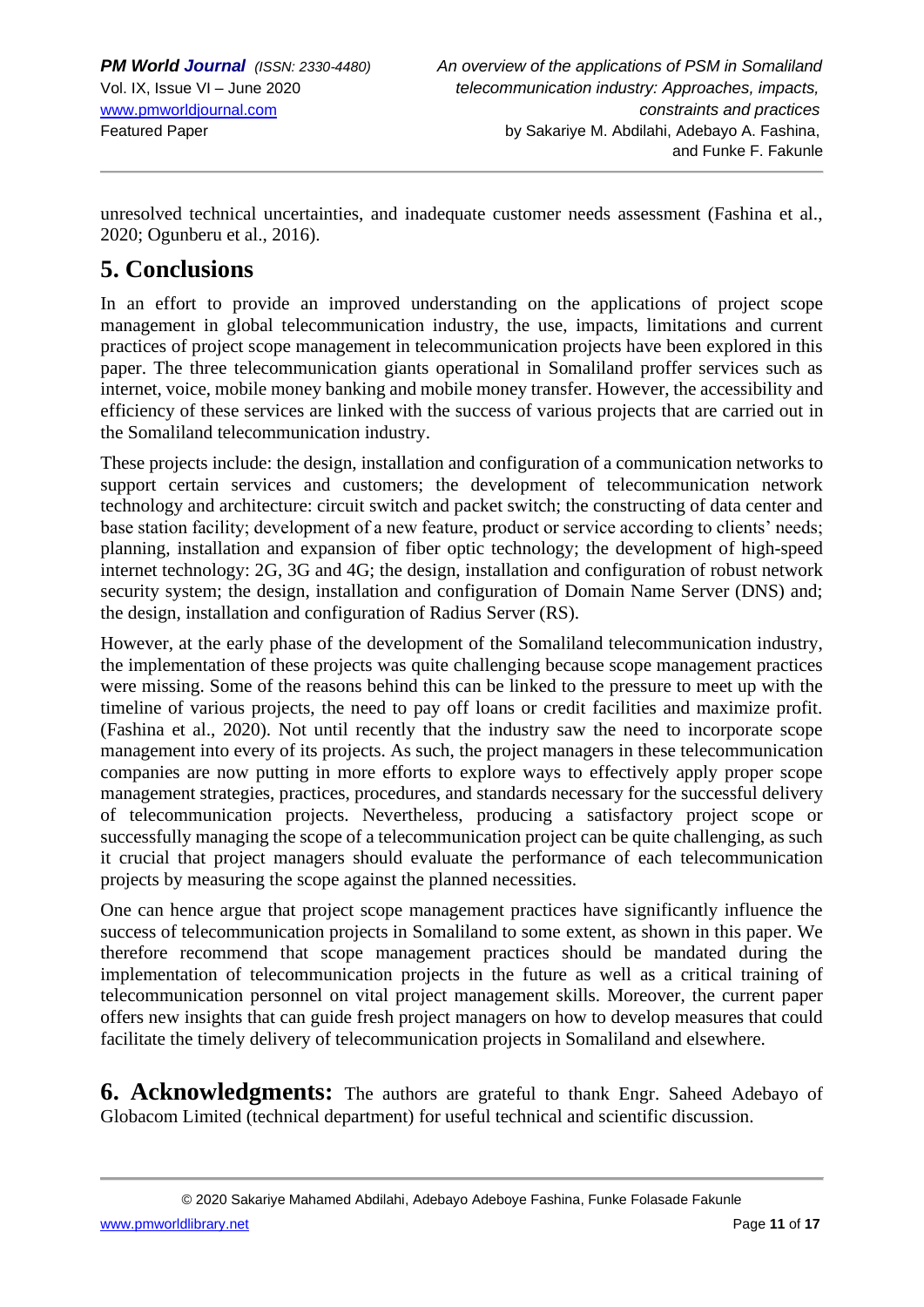**7. Declaration of Conflicting Interest:** The author(s) declared no potential conflicts of interest with respect to the research, authorship, and/or publication of this article.

**8. Funding:** The author(s) received no financial support for the research, authorship, and/or publication of this article.

# **9. References**

- Abdilahi, S. M., Fakunle, F. F., & Fashina, A. A. (2020). Exploring the extent to which project scope management processes influence the implementation of telecommunication projects. *PM World Journal*, *IX*(V), 1–18.
- Atkinson, R. (1999). Project management: Cost, time and quality, two best guesses and a phenomenon, its time to accept other success criteria. *International Journal of Project Management*. https://doi.org/10.1016/S0263-7863(98)00069-6
- Atkinson, R., Crawford, L., & Ward, S. (2006). Fundamental uncertainties in projects and the scope of project management. *International Journal of Project Management*. https://doi.org/10.1016/j.ijproman.2006.09.011
- Bingham, E., & Gibson, G. E. (2017). Infrastructure Project Scope Definition Using Project Definition Rating Index. *Journal of Management in Engineering*. https://doi.org/10.1061/(ASCE)ME.1943-5479.0000483
- Botter, C. H. (1982). Project management: A systems approach to planning, scheduling and controlling. *European Journal of Operational Research*. https://doi.org/10.1016/0377- 2217(82)90164-3
- Cho, C. S., & Gibson, G. E. (2001). Building project scope definition using project definition rating index. *Journal of Architectural Engineering*. https://doi.org/10.1061/(ASCE)1076- 0431(2001)7:4(115)
- de Wit, A. (1988). Measurement of project success. *International Journal of Project Management*. https://doi.org/10.1016/0263-7863(88)90043-9
- Dekkers, C., & Forselius, P. (2007). Increase ICT project success with concrete scope management. *EUROMICRO 2007 - Proceedings of the 33rd EUROMICRO Conference on Software Engineering and Advanced Applications, SEAA 2007*. https://doi.org/10.1109/EUROMICRO.2007.35
- Dumont, P. R., Gibson, G. E., & Fish, J. R. (1997). Scope management using project definition rating index. *Journal of Management in Engineering*. https://doi.org/10.1061/(ASCE)0742- 597X(1997)13:5(54)
- Fakunle, F. F., Opiti, C., Sheikh, A. A., & Fashina, A. A. (2020). Major barriers to the enforcement and violation of building codes and regulations: a global perspective. *SPC Journal of Environmental Sciences*, *2*(1), 12–18.
- Fakunle, F. F., & Fashina, A. A. (2020). Major delays in construction projects: A global overview. *PM World Journal*, *IX*(V), 1–15.
- Fashina, A. A., Abdilahi, S. M., & Fakunle, F. F. (2020). Examining the challenges associated with the implementation of project scope management in telecommunication projects in Somaliland. *PM World Journal*, *IX*(III), 1–16.

© 2020 Sakariye Mahamed Abdilahi, Adebayo Adeboye Fashina, Funke Folasade Fakunle

[www.pmworldlibrary.net](http://www.pmworldlibrary.net/) Page **12** of **17**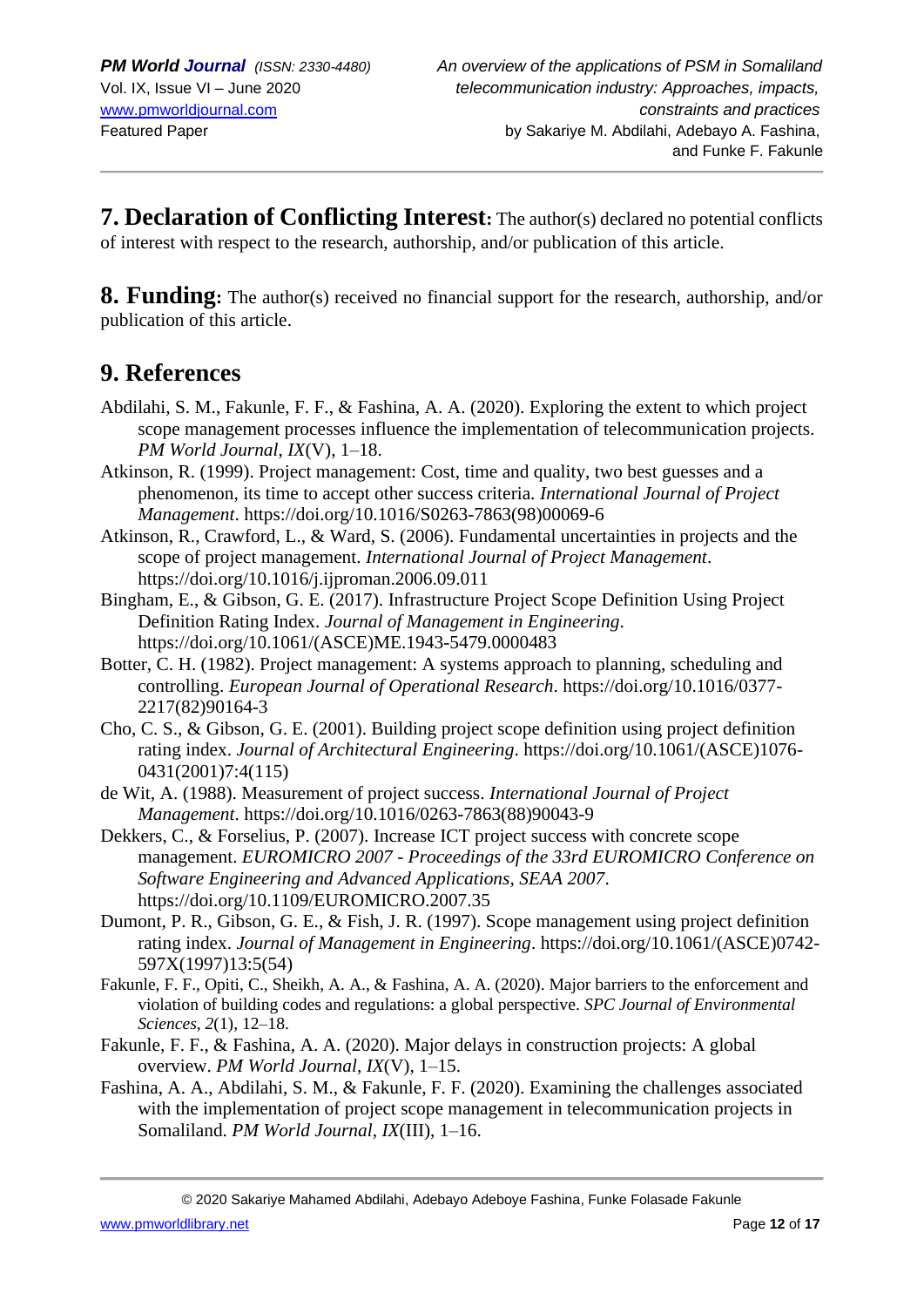- Fashina, A. A., Fakunle, F. F., & Opiti, C. (2020). Exploring the common delay factors related to major parties involved in construction projects: A systematic review. *PM World Journal*, *IX*(V), 1–17.
- Fashina, A. A., Abdilahi, S. M., Fakunle, F. F., & Ahmed, M. H. (2020). Examining the extent to which SMEs can realize a better organizational performance when various project management practices are linked together. *Preprint*, 1–13. https://doi.org/10.13140/RG.2.2.32388.76162
- Gutierrez, L. H., & Berg, S. (2000). Telecommunications liberalization and regulatory governance: Lessons from Latin America. *Telecommunications Policy*. https://doi.org/10.1016/S0308-5961(00)00069-0
- Haughey, D. (2012). Project Planning a Step by Step Guide. *Project Smart*.
- Kent Crawford, J. (2006). The project management maturity model. *Information Systems Management*. https://doi.org/10.1201/1078.10580530/46352.23.4.20060901/95113.7
- Khan, A. (2006). Project scope management. *Cost Engineering (Morgantown, West Virginia)*. https://doi.org/10.1201/b12717-6
- Kilcullen, D. (2019). Hargeisa, Somaliland–Invisible City. Retrieved August 20, 2019, from Future of African Cities - The Brenthurst Foundation website: http://thebrenthurstfoundation.org/workspace/files/discussion-paper-04-2019-hargeisasomaliland-invisible-city.pdf
- Mas, I., & Radcliffe, D. (2011). Scaling mobile money. *Journal of Payments Strategy & Systems*.
- Mir, F. A., & Pinnington, A. H. (2014). Exploring the value of project management: Linking Project Management Performance and Project Success. *International Journal of Project Management*. https://doi.org/10.1016/j.ijproman.2013.05.012
- Munford, M. (2012). Somaliland's mobile payments boom. Retrieved October 22, 2019, from The Kernal website: https://kernelmag.dailydot.com/comment/column/2264/somalilandsmobile-revolution/
- Munns, A. K., & Bjeirmi, B. F. (1996). The role of project management in achieving project success. *International Journal of Project Management*. https://doi.org/10.1016/0263- 7863(95)00057-7
- Nath, A., & Momin, M. M. (2014). Project Scope Management: a Pivotal Tool for Project'S Success. *International Journal of Management, IT and Engineering*.
- Nicholas, J. M. (2017). Project Management for Engineering, Business and Technology. In *Project Management for Engineering, Business and Technology*. https://doi.org/10.4324/9781315676319
- Ogunberu, A O, Olaposi, T. O., & Akintelu, S. O. (2016). *Factors Affecting the Choice of Project Scope Management Practices among Telecommunication Organizations*. *16*(3).
- Ogunberu, Adedayo Olufemi, Olufemi, A. S., & Olaposi, O. (2018). Application of project scope management practices on project success among telecommunication organizations in Nigeria. *International Journal of Development and Sustainability*, *7*(2), 518–532.
- Omar, M. A., Fashina, A. A., & Fakunle, F. F. (2020). The status quo of Somaliland construction industry: A development trend. *PM World Journal*, *IX*(V), 1–18.
- Parker, R. C. (1993). Successful Project Management ? A Step by Step Approach with Practical Examples. Second Edition. *R&D Management*, *23*(4), 354–354.

© 2020 Sakariye Mahamed Abdilahi, Adebayo Adeboye Fashina, Funke Folasade Fakunle

[www.pmworldlibrary.net](http://www.pmworldlibrary.net/) Page **13** of **17**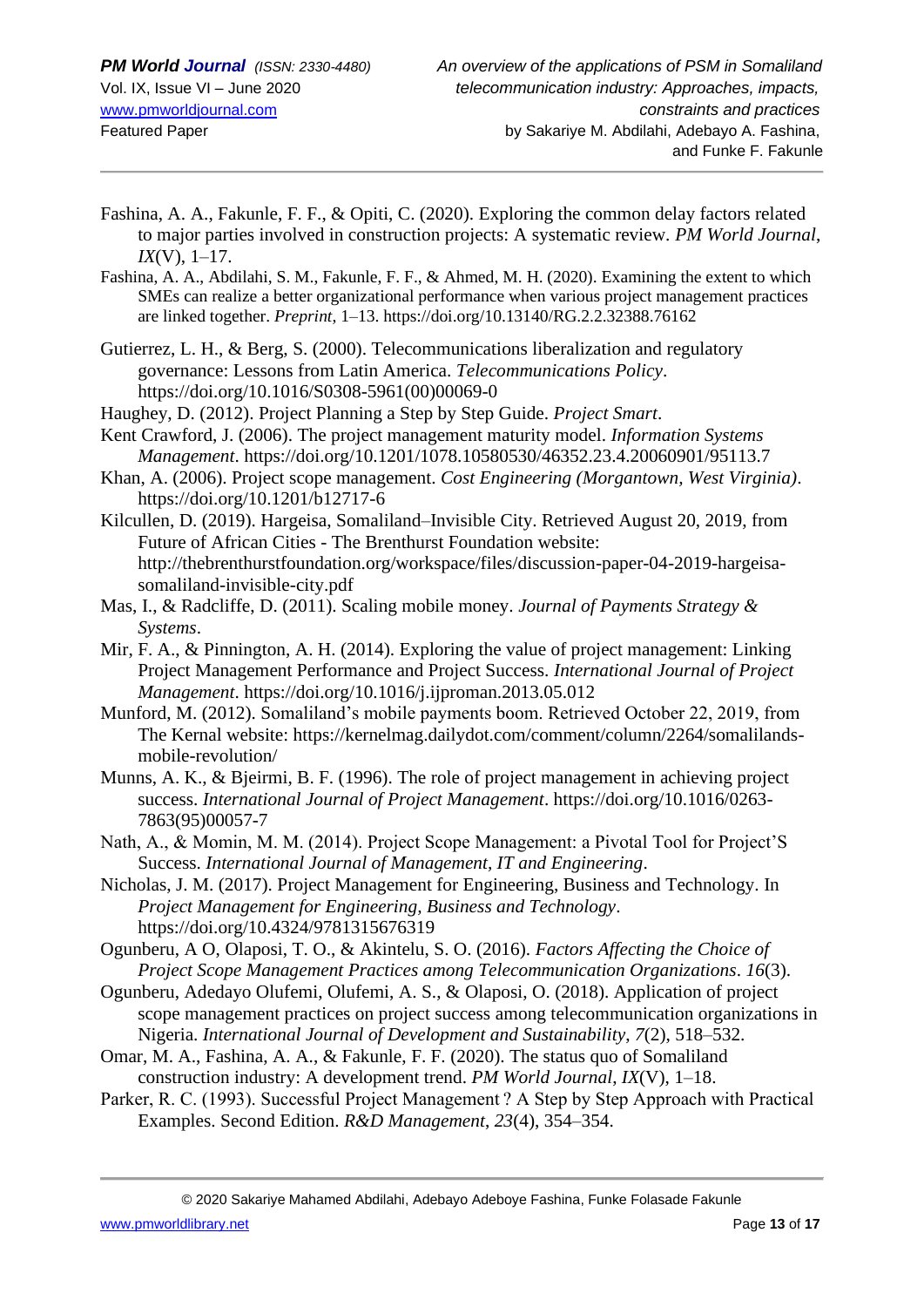https://doi.org/10.1111/j.1467-9310.1993.tb00841.x

- Phillips, J. J., Brantley, W., & Phillips, P. P. (2011). The Project Management Lifecycle. In *Project Management ROI* (pp. 15–30). https://doi.org/10.1002/9781118122587.ch2
- Pinto, J. K., & Slevin, D. P. (1988). Project Success : Definitions and Measurement Techniques. *Project Management Journal*.
- Project Management I. (2014). Implementing Organizational Project Management: A Practice Guide. In *Newtown Square, Pennsylvania: Project Management Institute, Inc.*
- Sheikh, A. A., Fakunle, F. F., & Fashina, A. A. (2020). The status quo of building codes and construction practices in Somaliland: practitioners' perceptions. *SPC Journal of Environmental Sciences*, *2*(1), 4–11.
- Singh, S. (2017). Project Management and Strategic Objectives of the Organization. *Universal Journal of Industrial and Business Management*. https://doi.org/10.13189/ujibm.2017.050102
- Taylor, A. (2000). IT projects: sink or swim. *The Computer Bulletin*, *42*(1), 24–26. https://doi.org/10.1093/combul/42.1.24
- Too, E. G., & Weaver, P. (2014). The management of project management: A conceptual framework for project governance. *International Journal of Project Management*. https://doi.org/10.1016/j.ijproman.2013.07.006
- Udechukwu Ojiako, G., Greenwood, D., & Johansen, D. (2005). Modelling new success criteria for projects in the ICT industry. *Journal of ICT*.
- Young, T. L. (2007). The Handbook of Project Management : A Practical Guide to Effective Policies, Techniques and Processes. In *Kogan Page Ltd*.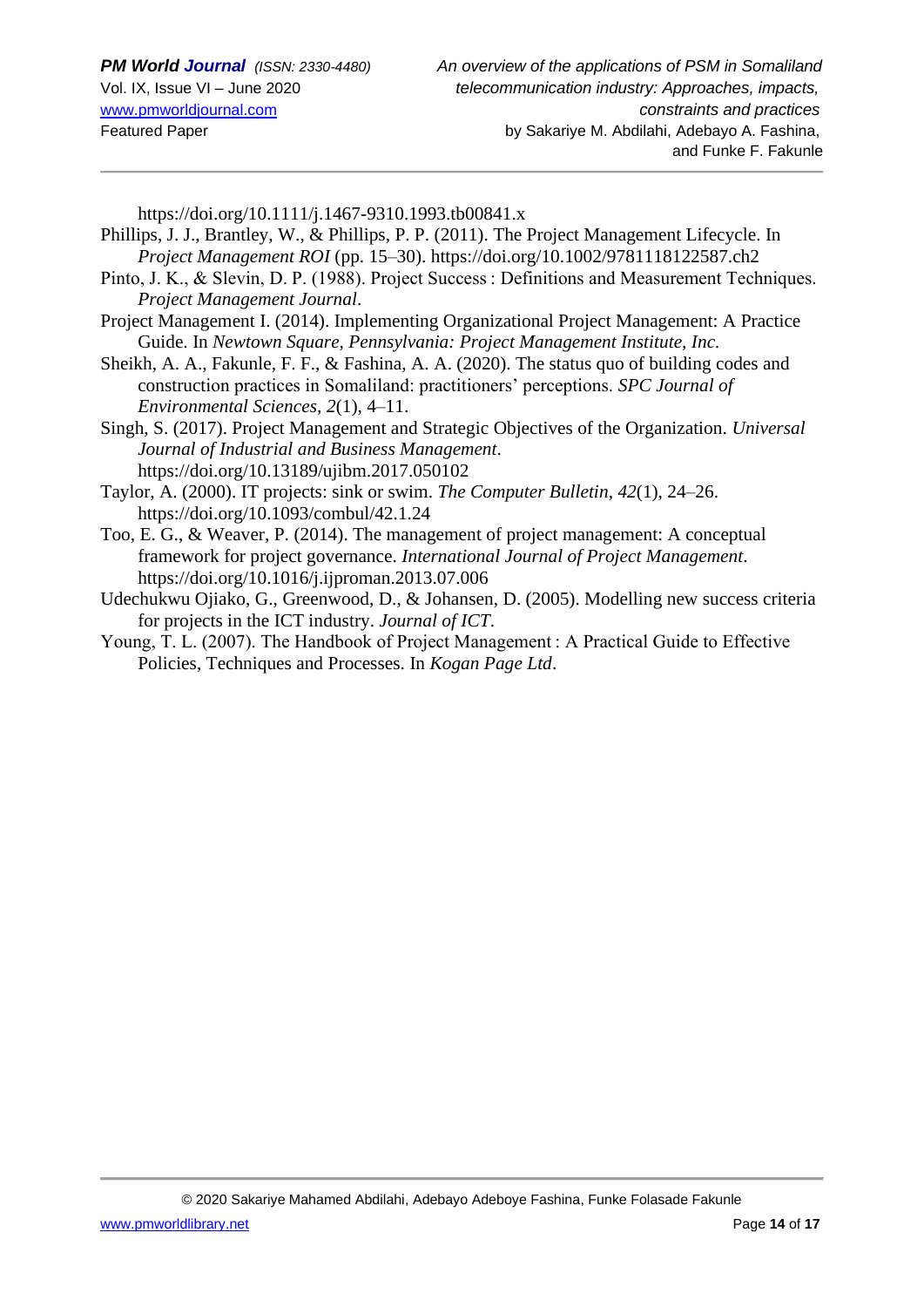## About the Authors



**Sakariye Mahamed Abdillahi** is a member of Dr. Adebayo's research group at Gollis University and an Assistant Lecturer in the department of telecommunication engineering at same University. Sakariye hold a B.Sc. degree in Telecommunication Engineering and Master of Arts in Project Management from Gollis University, Hargeisa, Somaliland. He is proficient in communication, training, organization, the use of social media outlets, and the use of Microsoft Office packages such as MS Word, MS Excel, and MS Power point.

His research interests evolve around the application of project management knowledge areas to telecommunication projects, project and engineering management, application of project management knowledge areas to small and medium enterprises (SMEs) etc.

Sakariye can be contacted on [zakariemoe@gmail.com](mailto:zakariemoe@gmail.com)



**Dr. Adebayo Adeboye Fashina** is a young certified management consultant (CMC), professional researcher, educator and education management consultant with over eight years of significant international experience working on STEM education, EOMS/Project management research and teaching, science research and teaching, and capacity building at various levels of education across Africa.

© 2020 Sakariye Mahamed Abdilahi, Adebayo Adeboye Fashina, Funke Folasade Fakunle [www.pmworldlibrary.net](http://www.pmworldlibrary.net/) Page **15** of **17**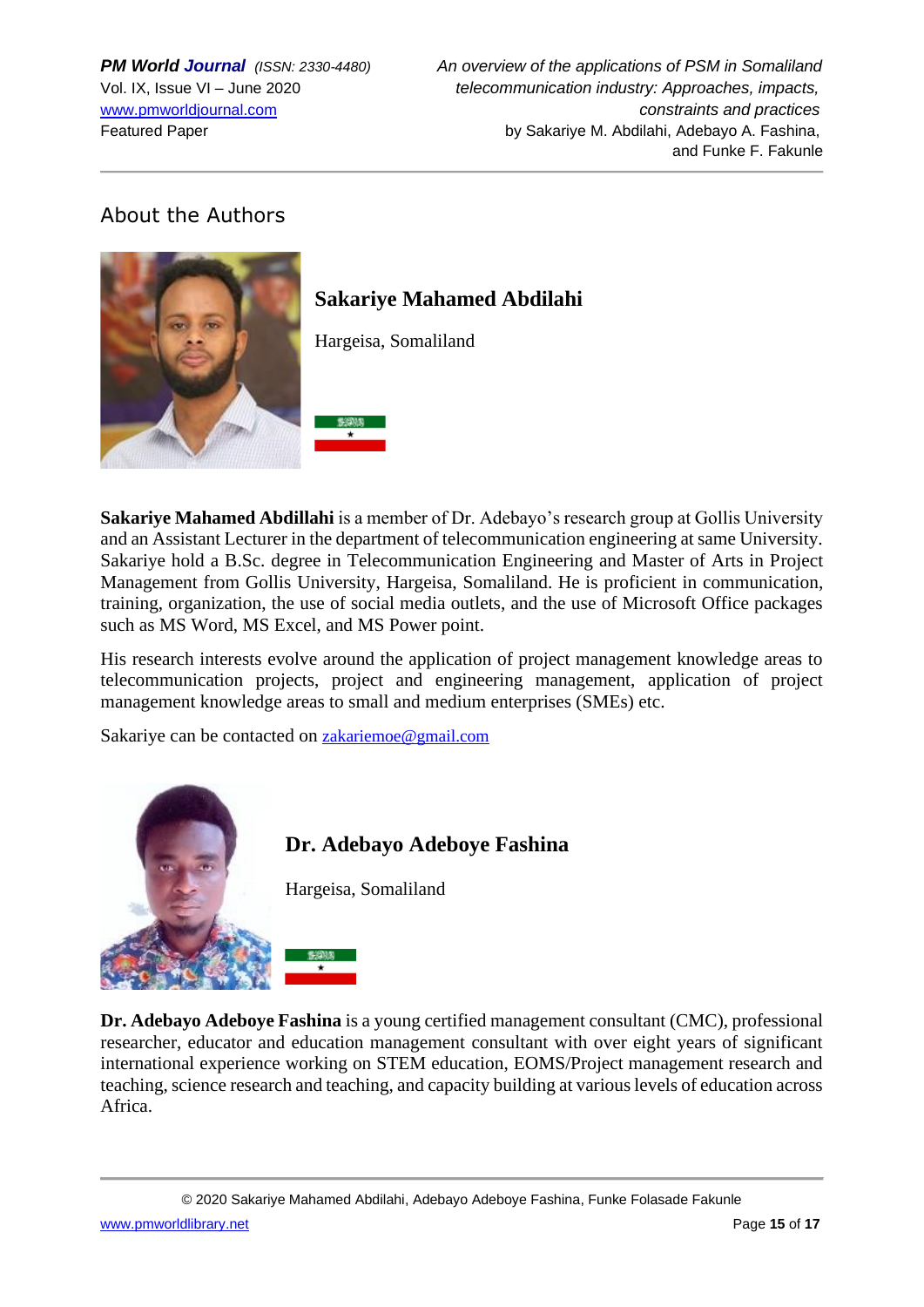Dr. Adebayo hold a Bachelor's degree in Physics/Electronics, MSc. in Theoretical Physics and Ph.D. in Theoretical and Applied Physics. He currently works with Gollis University, Hargeisa as an Associate Professor of Physics and Engineering Management. Prior to his present job, he worked as a Researcher/GTA/Lecturer-B at AUST before joining Kampala International University, Uganda as a Senior Lecturer and later worked as an Associate Professor at William V. S. Tubman University, Liberia. He was nominated for the 2016 Sustainable Energy Africa Awards and shortlisted as one of the three finalists in the ''Emerging Leaders'' award category at the 2016 Nigeria Energy Forum.

Dr. Adebayo has conducted training workshops, seminars and given speeches/talks/presentations at local and international conferences. He has published more than 20 articles in reputed journals and is an active reviewer of many international journals. He is a motivated, energetic and focused individual with strengths in innovative teaching approaches, interdisciplinary research, data analysis, teacher training and team management. His research interest includes sustainable living, project management, RE policy and management, education organization management system (EOMS), educational planning, photonic nanostructures of materials etc. He is a fellow of African Scientific Institute, USA and the Institute of Management Consultants, Nigeria.

Dr. Adebayo can be contacted on [adebayofashina@gmail.com](mailto:adebayofashina@gmail.com) o[r afashina@gollisuniversity.org](mailto:afashina@gollisuniversity.org)



**Funke Folasade Fakunle**

Lagos Nigeria

**Funke Folasade Fakunle** is a young female NEBOSH international diploma qualified professional with 10 years of significant QHSE experience in QHSE management, training and consultancy. Being passionate about Health, Safety and Environment (HSE) and management system in the workplace, she has acquired certifications in Process Safety: Hazard Operability study (HAZOP), Lean six sigma (Green Belt Holder), ISO 9001 Lead Auditor, OHSAS 18001 Lead Auditor, AOFAQ Level 3 Award in Education & Training, NEBOSH International Diploma in Occupational Safety and Health, NEBOSH International General Certificate in Occupational Safety and Health, Project Management, Rigging Safety and Inspection etc.

Funke received a B.Sc. degree in Mathematics from the University of Uyo, Akwa-Ibom, Nigeria in 2008. Over the past 10 years, she has gained significant QHSE experience in various industries. These include construction, oil & gas, logistics and transportation, telecommunication,

© 2020 Sakariye Mahamed Abdilahi, Adebayo Adeboye Fashina, Funke Folasade Fakunle